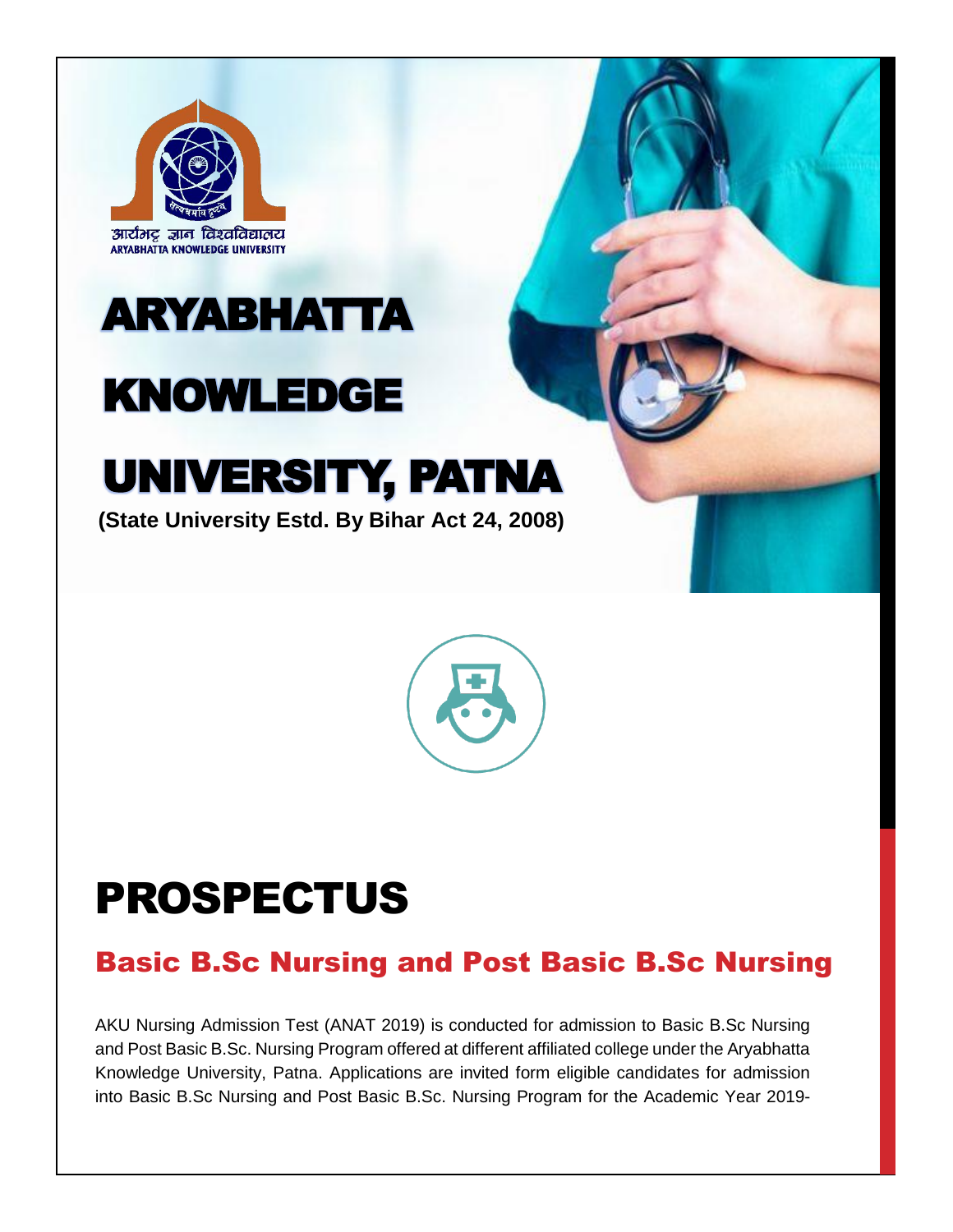# PROSPECTUS

## BASIC B.SC NURSING AND POST BASIC B.SC NURSING

#### Contents

About University Guidelines for Admission Eligibility & Important Instruction for Admission Important Dates Admit Card **Syllabus** ANAT 2019 Form

#### About University

#### *Introduction*

Aryabhatta Knowledge University Act 2008 provides for the establishment of University at Patna to conduct and facilitate affiliation of institutions in the conventional as well new frontiers of professional education. All colleges and institutions imparting professional education for example Engineering and Technology including information Technology, Nano technology & Biotechnology, Management, Medicine, Health technology, Public Health Pharmacy, Optometry, **Nursing**, Education etc. is to be affiliated to this university.

#### *About Us*

Aryabhatta Knowledge University (AKU), Patna has been established by Government of Bihar for the development and management of educational infrastructure related to technical, medical, management and allied professional education in the state. The objective of the university is to promote the professional education infrastructure to meet the national standard through well advanced course, infrastructure and quality faculty. Bihar lacks in the infrastructure both in the terms of number of institutions and the quality of education. As a result Bihar state has become the major hub of students migrating to the others states for pursuing their education and carrier building for future growth.

### Important

### Dates

Last date to Apply Online : 28/06/2019

 $\overline{\phantom{a}}$ 

 $\overline{\phantom{a}}$ 

 $\overline{\phantom{a}}$ 

 $\overline{\phantom{a}}$ 

 $\overline{\phantom{a}}$ 

Last date to Reach application: 04/07/2019

Date of Nursing Admission Test : 14/07/2019

Result Publication Date: 22/07/2019

Counselling and Admission Period: 25/07/2019 to 15/09/2019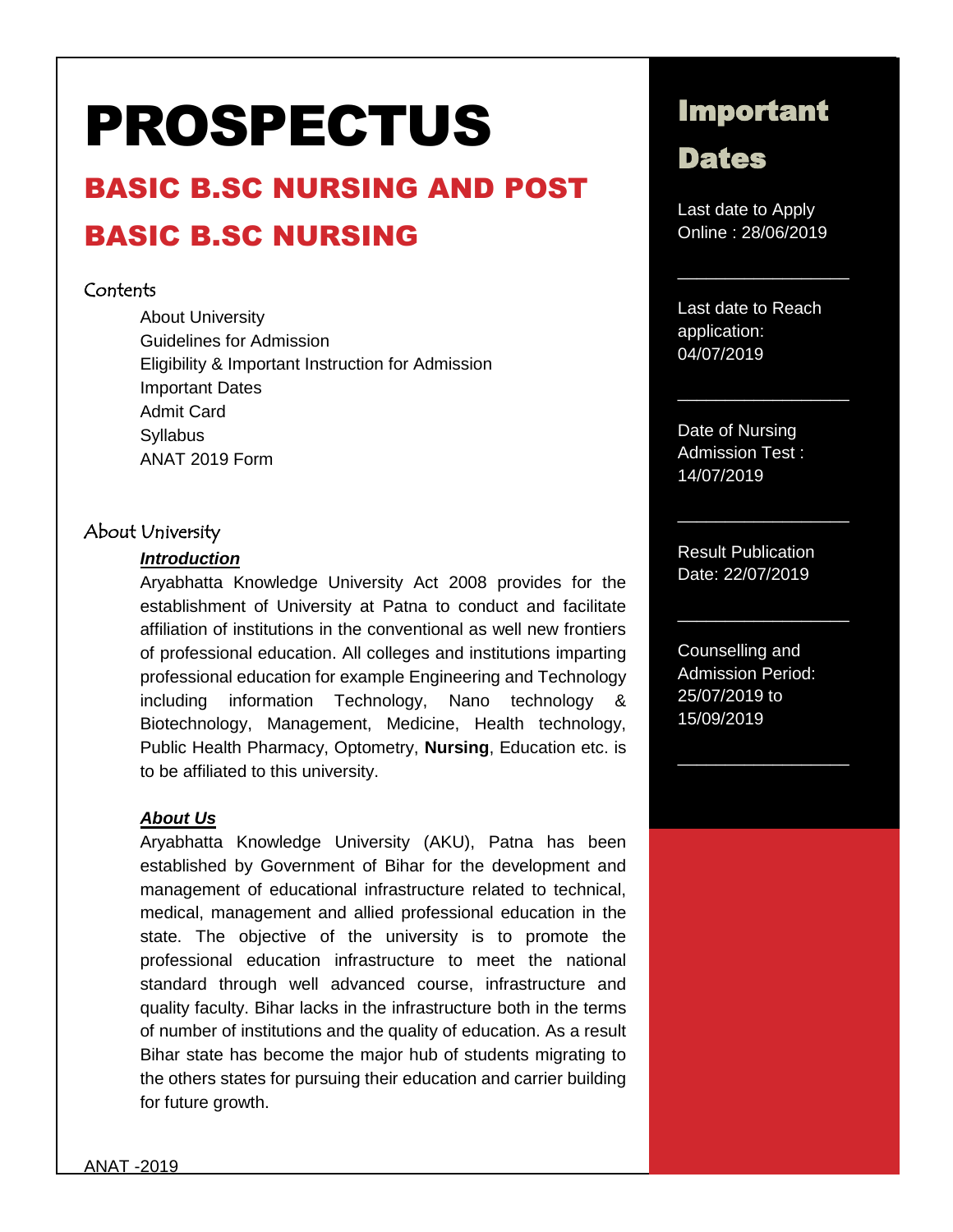#### Guidelines for Admission

Offline/ Online application form has to download/fill on University website: http:/akubihar.ac.in | www.akuexam.net. The offiline/online filled application form (Printed /downloaded) must be sent with the **Paytm-Receipt** / **Demand Draft (DD) of Rs. 1,500/- (Rupees One Thousand Five Hundred Only) and Rs. 500/- (Rupees Five Hundred Only) for SC/ST/PWD candidates only**, issued from any nationalized bank, in favour of "**AKU, REGISTRATION AND EXAMINATION FUND**" payable at **Patna.** Along with selfattested photo copy of all the certificates must reach to: **The Controller of Examination, Aryabhatta Knowledge University, Mithapur, Patna – 800 001. (Bihar)** on or before the last date for receipt of the form through Speed post/Registered post only/Proper Medium.

Eligibility & Important Instruction for Admission

#### *For Basic B.Sc Nursing*

- *1. A candidate should have passed in the subjects of Physics, Chemistry, Biology (PCB) and English individually and must have obtained a minimum of 45% marks taken together in PCB at the qualifying examination (10+2).*
- *2. Candidates are also eligible from State Open School recognized by State Government and National Institute of Open School (NIOS) recognized by Central Government having science subjects and English only.*
- *3. English is a compulsory subject in 10+2.*
- *4. Candidate shall be medically fit. However, Colour Blind candidates should be considered for admission to Nursing Courses subject to the condition that Colour corrective contact lens and spectacles are worn by such candidates.*
- *5. Candidate shall be admitted once in a year.*
- *6. The minimum age for admission shall be 17 years on 31st December of the year in which admission is sought.*

#### *For Post Basic B.Sc. Nursing*

- *1. A candidate should have GNM Qualified.*
- *2. Candidate must complete 6 month of internship.*
- *3. The Maximum age for admission shall not be Greater than 50 years on 31st December of the year in which admission is sought.*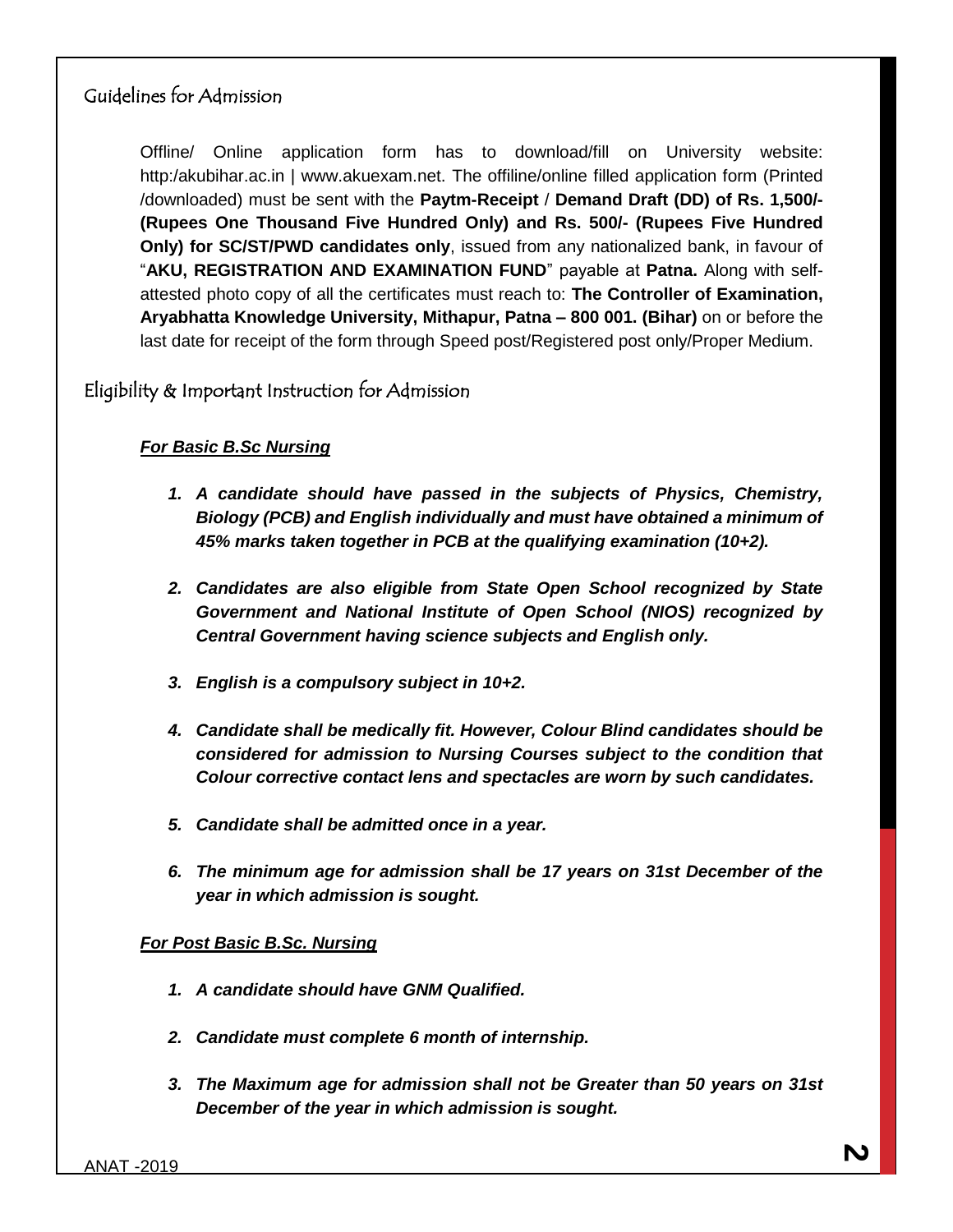#### *4. Candidate must be registered under any NURSES REGISTRATION COUNCIL and bear Registration Number.*

#### *Note:*

- *Appearing Candidates may also apply for the ANAT 2019 with the condition that "their result must be announced before the date of admission announced by the university" else his/her candidature will be cancelled automatically without any information.*
- No applicant shall be admitted, who has not applied for the admission within notified time or who, on being selected for admission, does not get himself admitted within the specified time, except where the delay has been condoned by the Competent authority.
- The reservation in seats shall be given as per the rules of the Government of Bihar.
- Relaxation in the qualifying marks in favour of the reserved categories shall be as per the rules of the State Government.
- **Candidates belong to other than Bihar State shall not be given benefits of reservation policies. They will be treated as a candidate of general category.**
- Offline/Online filled Printed/Downloaded forms with required documents shall be submitted only through Registered/Speed Post/ Proper Medium before the Last date of receipt at **To, The Controller of Examinations , Aryabhatta Knowledge University, Mithapur, Patna – 800 001** . Hence, send the online printed application well-in-advance so that it shall be received before the Last date. University will not be held responsible for any postal delay.

#### *Instruction*

The offline/online application form is required to be filled in **CAPITAL LETTERS** (except signature) using Where information is required to be filled in boxes, write names in **CAPITAL LETTERS**, leave one box blank between first and middle name and also between middle name and last name or initials of names. Your name, Father's name, Mother's name and Date of Birth in the online application form should exactly be the same as mentioned in the High School/Class X certificate. **Any discrepancy, when ever found, may lead to the cancellation of your candidature**.

#### *Note:*

- *1. Your Application Forms will not be considered if not accompanied by appropriate Certificates & Documents or received after the last date of submission.*
- *2. Incomplete application due to any reason is liable for rejection by The Registrar, Aryabhatta Knowledge University. The department is not responsible for postal delay, if any.*

#### *Before posting the offline / online printed application please ensure that*

 Take a printout of the online filled application from **Website: http:// [www.akubihar.ac.in](http://www.akubihar.ac.in/) | [www.akuexam.net](http://www.akuexam.net/)**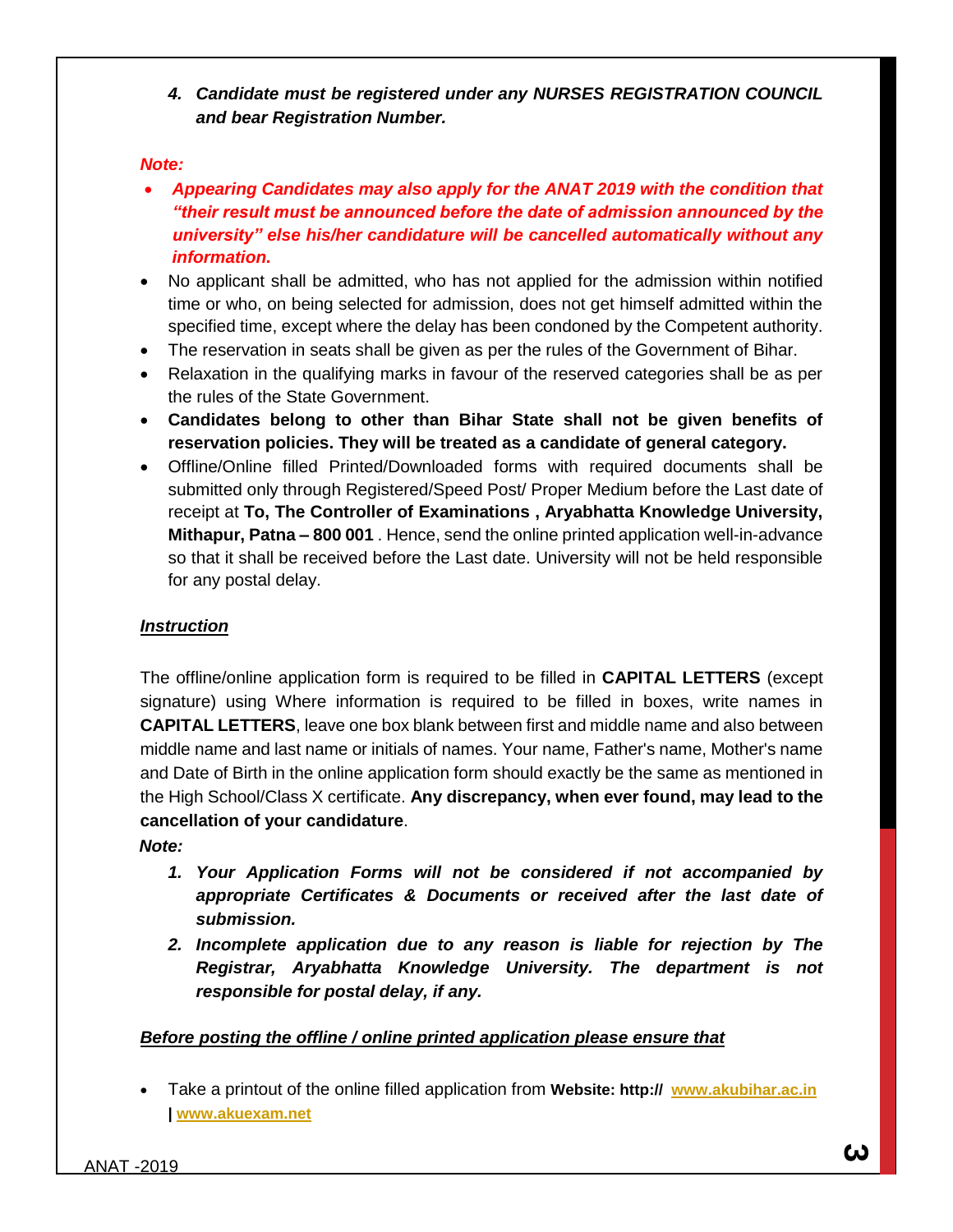- You have read and understood all the instructions/information given in the Prospectus and given online instruction carefully.
- You have completed the application and submit the online form as per given instructions. Incomplete application forms shall not be entertained.
- You have enclosed self-attested copies of all certificates and documents as required. After verification if it is found that the certificates and documents submitted by the candidate are fake, his/her admission shall be cancelled and fee deposited will be forfeited and legal action may be initiated against the candidate.
- Attach the Paytm-Receipt/ Demand Draft (Write your name, Acknowledgement No, Mobile No. on the reverse)
- You have indicated your correct STD code and Phone No. / Mobile No.
- You have mentioned your correct e-mail address.
- You have mentioned your correct Aadhaar Number.

#### *Important Considerations While Applying*

In no case original documents are sent along with the printed online application form, only attested copies of the documents should be enclosed. **However, at the time of admission the following documents will be required in original, along with their attested photo copy for verification. Original documents will be returned to the candidate immediately after verification and comparison.**

- In case the marks statement is not produced by the candidates at the time of admission the decision of the Aryabhatta Knowledge University regarding his/her eligibility and admission to the programme shall be final.
- The candidate selected for admission must pay the required/prescribed fees, in full at the time of admission.
- There is no provision of exemption of course fee & other charges for any category of candidates.
- **On the reverse side of the Paytm-Receipt/ Demand Draft, the candidate must write his/her Name, Acknowledgement Number and mobile Number.**
- Candidates are advised to retain photo copy of the Paytm-Receipt/ Demand Draft for their personal use and record.
- No refund of course fee & other charges is allowed for any reason and in any case.
- Ensure the correctness of your Mailing address, Pin code, E-mail, Telephone/Mobile No. The University will not accept any responsibility for any postal delay/irregularity or loss in postal transit.
- It is the responsibility of the candidates to ascertain whether they possess the requisite qualification for admission. Having been called for the written test/ counselling does not necessarily mean acceptance of the eligibility.
- **After due date application form shall not be accepted.**
- The admission offered to a candidate who has been provisionally admitted to the B.Ed, programme will stand cancelled if he/she does not submit the original relevant documents to the admission in-charge at the time of admission.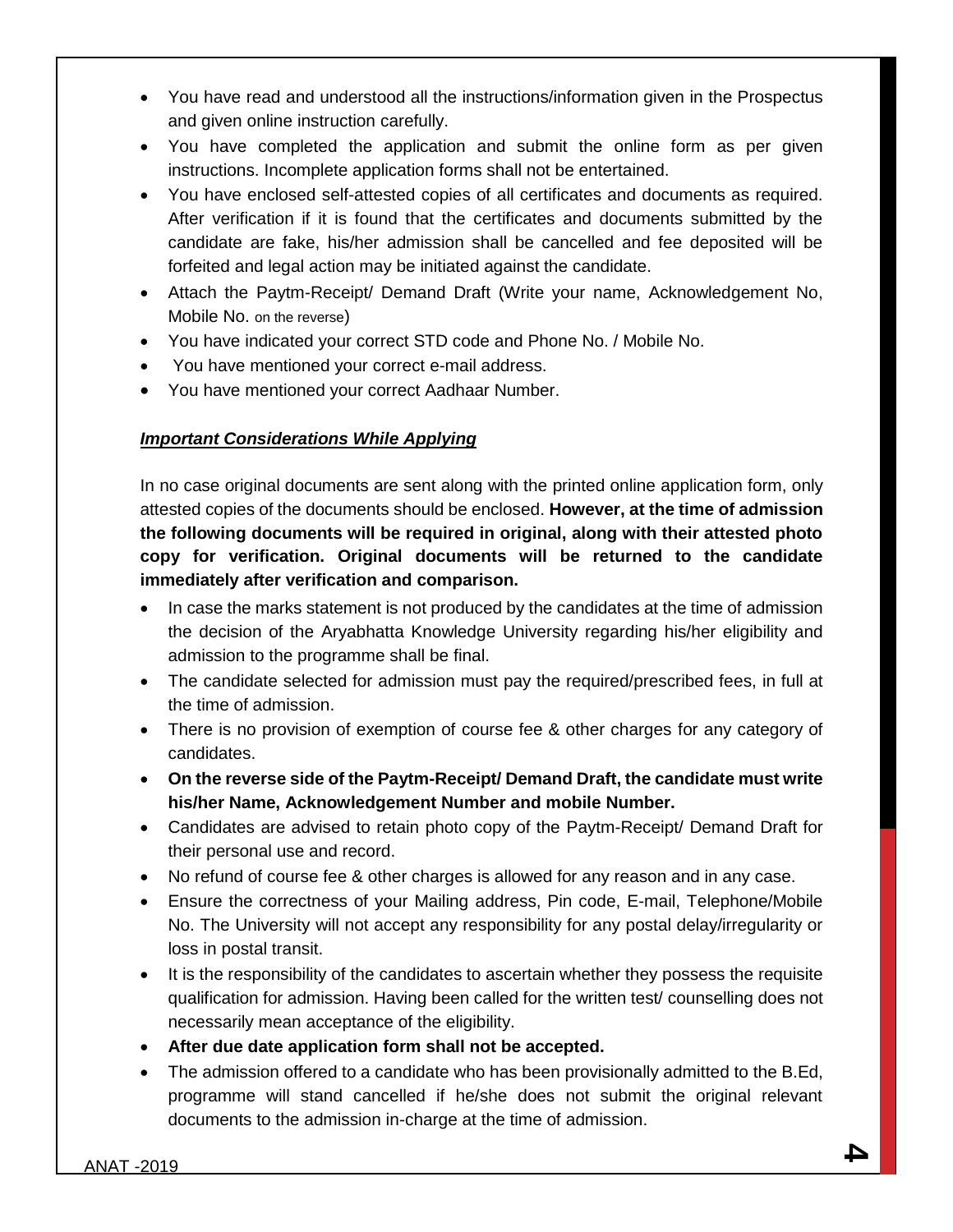- Admission to Basic B.Sc Nursing / Post Basic B.Sc Nursing programme will however be subject to verification of facts from the original certificates/documents of the candidates. In case of any discrepancy, even at later point of time after admission, the University reserves all right to cancel the candidate's admission and this decision shall be final.
- Anyone who is already in employment (either whole times or part timer or in honorary capacity shall not be admitted to the Basic B.Sc Nursing / Post Basic B.Sc Nursing (Regular) course without taking leave from the employer for full academic session.

#### *Application form sent to*

 The Application form duly supported with the attested photo copies of the following documents and Paytm-Receipt/ Demand Draft(DD) must reach to: **To, The Controller of Examination, Aryabhatta Knowledge University, Mithapur, Patna – 800 001 . (Bihar)** on or before the last date for receipt of the form through Speed post/Registered post/ Proper Medium:

- 1. Attested copy of the Marks-sheet of the qualifying examination.
- 2. Attested copy of the Matriculation Certificate for the proof of age.
- 3. Attested copy of the Caste Certificate, issued by an officer authorised by the Govt. for the purpose in respect of SC/ST/BC/OBC candidates, seeking admission on reserved quota.
- **4. Attach two copies of colour photograph (Write your name, Acknowledgement No. on the reverse)**
- 5. Please attach the Paytm-Receipt/ Demand Draft (Write your name, Acknowledgement No, Mobile No. on the reverse)

#### *Reservation*

 Reservation of seats for the candidates of reserved categories will be as per State Government's rules/ A.K.U. rules for admission in other Degree courses. In any case, the percentage of reservation fixed by the State Government will exceed.

#### *Criteria for admission*

- Selection of candidates shall be made strictly as per rules of the University/Department. For result visit on our website: [www.akubihar.ac.in](http://www.akubihar.ac.in/) | [www.akuexam.net](http://www.akuexam.net/)
- The reservation policy of the State Government of Bihar (for educational institutions) and the University rules will be followed.
- No candidate can claim admission as matter of right.
- Selected candidates will be informed about their selection through website or by notice board in the Dept. of Education/Authorised colleges.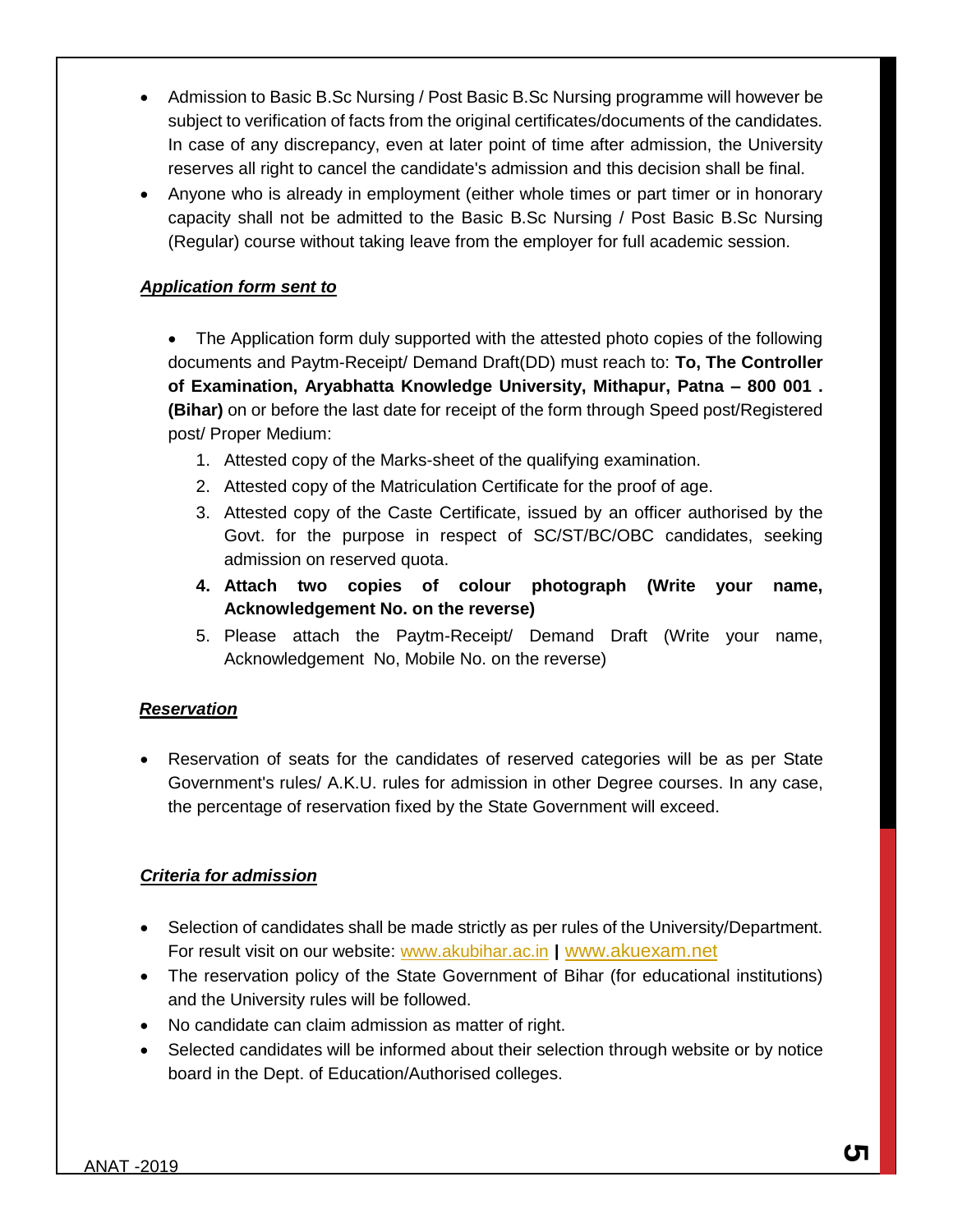- The candidate will have to produce the selection letter and all the original documents as mentioned above, along with the Bank Draft of the amount prescribed as fee for the course at the time of admission by the respective college/department.
- The University reserves the right to amend the schedule, rules, course structure and fee structure as and when it seems necessary.

#### *AKU Nursing Admission Test (ANAT 2019)*

- University will hold AKU Nursing Admission Test (ANAT 2019) for selection of candidate. Selection for admission shall be made strictly in order of merit i.e. percentage of marks secured by the candidate at the ANAT 2019 held for the purpose.
- No Candidate will be permitted to appear in the **Test without a valid Admit Card**. The admit card should be presented to the invigilators/other authorised officials for verification. The candidate's identity will be verified in respect of his/her details on the Admit Card. If the identity is in doubt, the candidates may not be allowed to appear in the Test. The authorities may at their discretion provisionally permit the candidate to appear in the Test after completing formalities including taking of thumb impression/several signatures for further verification. No extra time will be granted for these formalities to be completed.
- Selection list will be available at our website: [www.akubihar.ac.in](http://www.akubihar.ac.in/) | [www.akuexam.net](http://www.akuexam.net/)
- Each Candidate will be required to appear in the Entrance test only at the Centre to which he/she has been allotted.
- No change will be made in the test Centre allotted to the candidate under any circumstances.
- Candidates absenting from entrance test will not be considered for admission.

#### *Description of Entrance Test*

|         | <b>Scheme of Written Entrance Test</b>                                        |                                                              |              |  |  |  |  |  |  |  |  |  |
|---------|-------------------------------------------------------------------------------|--------------------------------------------------------------|--------------|--|--|--|--|--|--|--|--|--|
|         |                                                                               |                                                              |              |  |  |  |  |  |  |  |  |  |
| Section | Content                                                                       | Type & Medium                                                | <b>Marks</b> |  |  |  |  |  |  |  |  |  |
| A       | <b>Biology</b><br>(Botany-Zoology)                                            | <b>MCQ</b><br>(Multiple-Choice Question)<br>English or Hindi | 25           |  |  |  |  |  |  |  |  |  |
| B       | <b>Physics</b>                                                                | <b>MCQ</b><br>(Multiple-Choice Question)<br>English or Hindi | 25           |  |  |  |  |  |  |  |  |  |
| C       | Chemistry                                                                     | <b>MCQ</b><br>(Multiple-Choice Question)<br>English or Hindi | 25           |  |  |  |  |  |  |  |  |  |
| D       | Aptitude, English, General<br>Knowledge and<br><b>Fundamental Mathematics</b> | <b>MCQ</b><br>(Multiple-Choice Question)<br>English or Hindi | 25           |  |  |  |  |  |  |  |  |  |
|         |                                                                               | Total                                                        | 100          |  |  |  |  |  |  |  |  |  |

#### *For B.Sc, Nursing*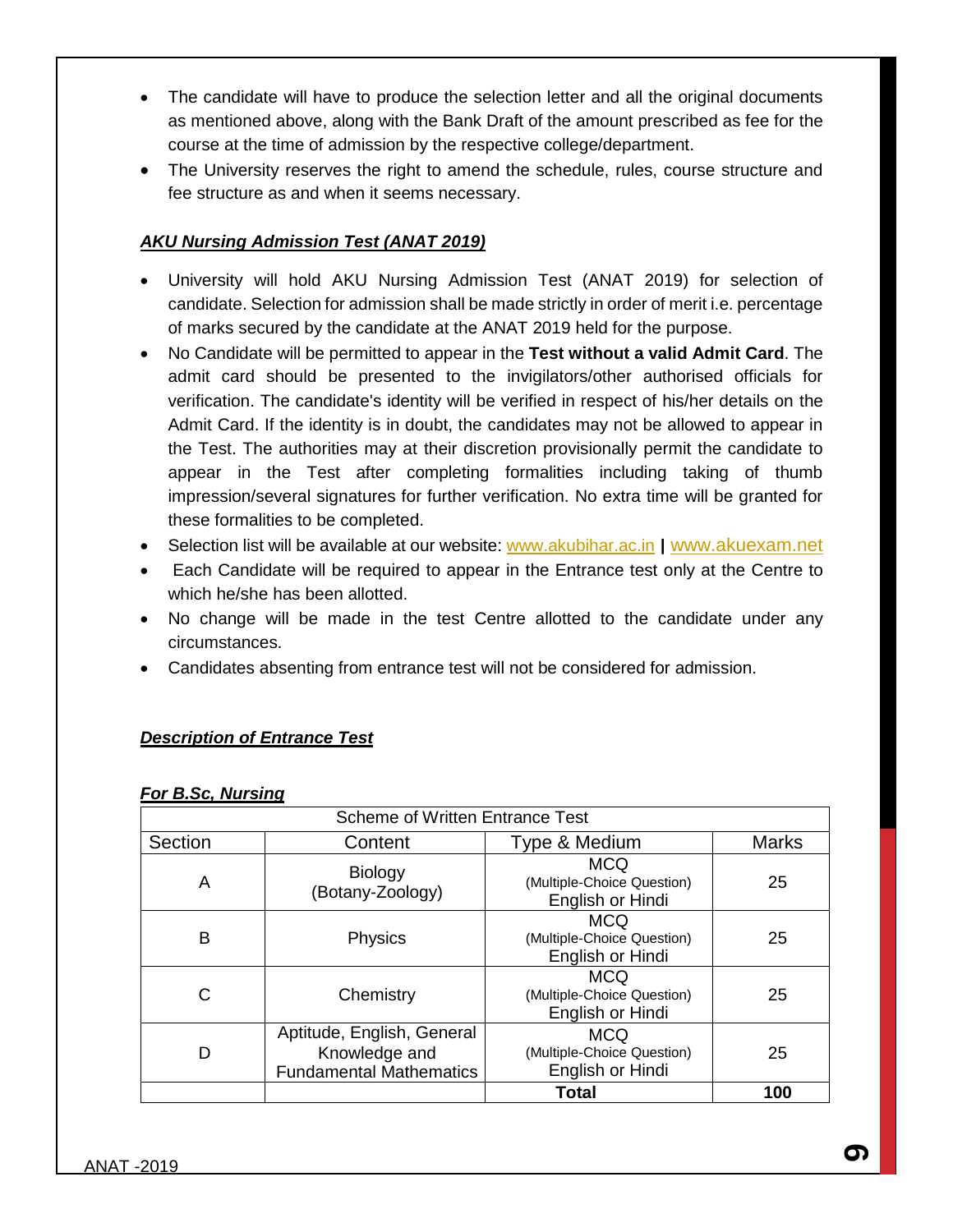| <b>Scheme of Written Entrance Test</b> |                                                                               |                                                              |              |  |  |  |  |  |  |  |  |
|----------------------------------------|-------------------------------------------------------------------------------|--------------------------------------------------------------|--------------|--|--|--|--|--|--|--|--|
| Section                                | Content                                                                       | Type & Medium                                                | <b>Marks</b> |  |  |  |  |  |  |  |  |
| A                                      | <b>First Year</b><br>(GNM SYLLABUS)                                           | <b>MCQ</b><br>(Multiple-Choice Question)<br>English or Hindi | 25           |  |  |  |  |  |  |  |  |
| B                                      | Second Year<br>(GNM SYLLABUS)                                                 | <b>MCQ</b><br>(Multiple-Choice Question)<br>English or Hindi | 25           |  |  |  |  |  |  |  |  |
| C                                      | <b>Third Year</b><br>(GNM SYLLABUS)                                           | <b>MCQ</b><br>(Multiple-Choice Question)<br>English or Hindi | 25           |  |  |  |  |  |  |  |  |
|                                        | Aptitude, English, General<br>Knowledge and<br><b>Fundamental Mathematics</b> | <b>MCQ</b><br>(Multiple-Choice Question)<br>English or Hindi | 25           |  |  |  |  |  |  |  |  |
|                                        |                                                                               | <b>Total</b>                                                 | 100          |  |  |  |  |  |  |  |  |

There will be objective type of test for admission in Basic B.Sc Nursing / Post Basic B.Sc Nursing Programme. The test will comprises of 100 questions carrying one mark each. The objective type questions are of multiple choice with four alternative answers (numbered 1,2,3,4) to each question. Candidates are required to choose the correct one. For The candidate will have to choose the correct answer and shade against the appropriate choice in the OMR response sheet provided, strictly adhering to the instructions.

- No negative marking for wrong answers.
- The question paper will be in English & Hindi only.

#### *Admission and selection procedure*

*For Post Basic B.Sc. Nursing*

- Admission shall be made strictly in order of merit, i.e. percentage of marks secured by the candidate at the ANAT-2019.
- Reservation of seats for the candidates of reserved categories will be as per State Government's rules/ A.K.U. rules for admission in other Degree courses. In any case, the percentage of reservation fixed by the State Government will exceed.
- Reservation of seats provided in the general ordinance for admission will be applicable only when candidate fulfills the minimum requirement.
- If at any stage it is found that candidate has furnished any false information, his/her candidature shall be cancelled immediately.
- The university shall reserve the right to take any decision in all matters of admission.
- No applicant shall be admitted, who in the opinion of the Vice-Chancellor, should not be admitted in the best interest of the University.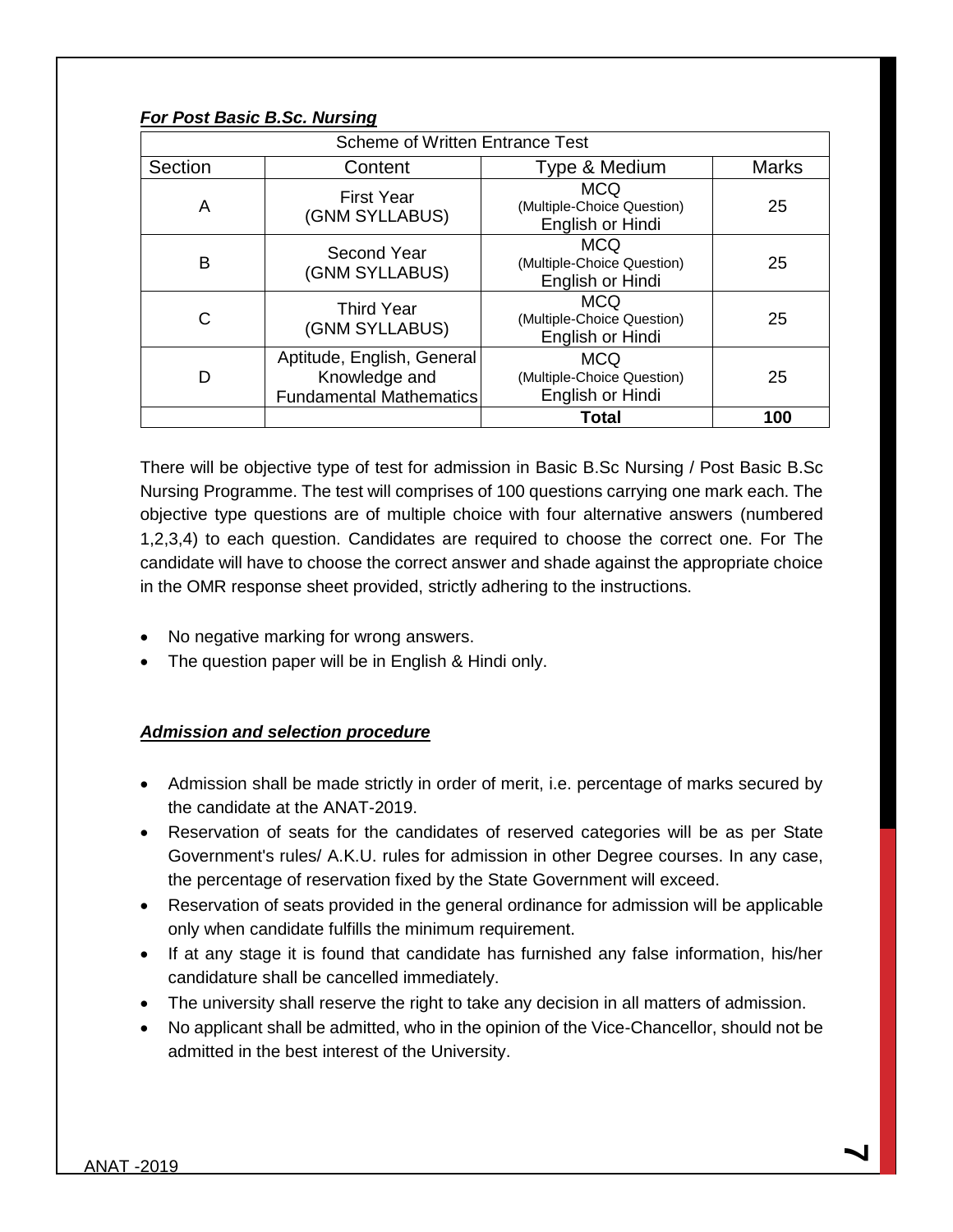#### Important Dates

**Last date to Apply Online : 28/06/2019**

**Last date to Reach application : 04/07/2019**

- **Date of Nursing Admission Test : 14/07/2019**
- **Result Publication Date : 22/07/2019**
- 
- **Counselling and Admission Period : 25/07/2019 to 15/09/2019**

Admit-Card

**Admit-Card and other related information you may visit our website: [www.akubihar.ac.in](http://www.akubihar.ac.in/)** | **[www.akuexam.net](http://www.akuexam.net/)**

Syllabus

**Syllabus of ANAT 2019 is available on our website: [www.akubihar.ac.in](http://www.akubihar.ac.in/)** | **[www.akuexam.net](http://www.akuexam.net/)**

 Annexure –I (B.Sc. Nursing) Annexure –II (Post Basic B.Sc. Nursing)

ANAT 2019 Form

*Next Page Please* 

 $\odot$